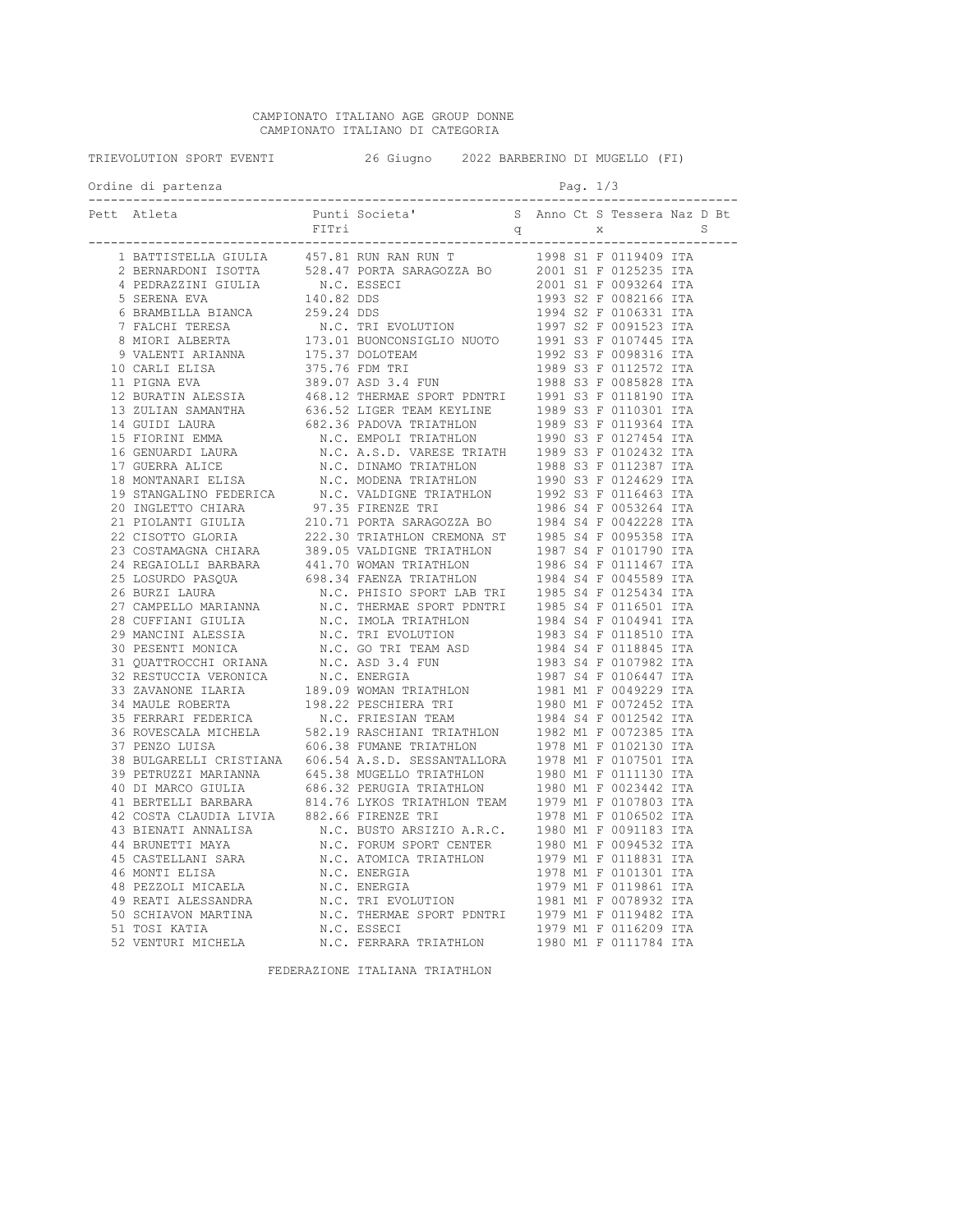## CAMPIONATO ITALIANO AGE GROUP DONNE CAMPIONATO ITALIANO DI CATEGORIA

| TRIEVOLUTION SPORT EVENTI              |             |  | 26 Giugno 2022 BARBERINO DI MUGELLO (FI)                   |  |          |  |  |
|----------------------------------------|-------------|--|------------------------------------------------------------|--|----------|--|--|
| Ordine di partenza<br>---------------- |             |  |                                                            |  | Pag. 2/3 |  |  |
|                                        | Pett Atleta |  | Punti Societa' S Anno Ct S Tessera Naz D Bt<br>FITri q x S |  |          |  |  |
|                                        |             |  |                                                            |  |          |  |  |
|                                        |             |  |                                                            |  |          |  |  |
|                                        |             |  |                                                            |  |          |  |  |
|                                        |             |  |                                                            |  |          |  |  |
|                                        |             |  |                                                            |  |          |  |  |
|                                        |             |  |                                                            |  |          |  |  |
|                                        |             |  |                                                            |  |          |  |  |
|                                        |             |  |                                                            |  |          |  |  |
|                                        |             |  |                                                            |  |          |  |  |
|                                        |             |  |                                                            |  |          |  |  |
|                                        |             |  |                                                            |  |          |  |  |
|                                        |             |  |                                                            |  |          |  |  |
|                                        |             |  |                                                            |  |          |  |  |
|                                        |             |  |                                                            |  |          |  |  |
|                                        |             |  |                                                            |  |          |  |  |
|                                        |             |  |                                                            |  |          |  |  |
|                                        |             |  |                                                            |  |          |  |  |
|                                        |             |  |                                                            |  |          |  |  |
|                                        |             |  |                                                            |  |          |  |  |
|                                        |             |  |                                                            |  |          |  |  |
|                                        |             |  |                                                            |  |          |  |  |
|                                        |             |  |                                                            |  |          |  |  |
|                                        |             |  |                                                            |  |          |  |  |
|                                        |             |  |                                                            |  |          |  |  |
|                                        |             |  |                                                            |  |          |  |  |
|                                        |             |  |                                                            |  |          |  |  |
|                                        |             |  |                                                            |  |          |  |  |
|                                        |             |  |                                                            |  |          |  |  |
|                                        |             |  |                                                            |  |          |  |  |
|                                        |             |  |                                                            |  |          |  |  |
|                                        |             |  |                                                            |  |          |  |  |
|                                        |             |  |                                                            |  |          |  |  |
|                                        |             |  |                                                            |  |          |  |  |
|                                        |             |  |                                                            |  |          |  |  |
|                                        |             |  |                                                            |  |          |  |  |
|                                        |             |  |                                                            |  |          |  |  |
|                                        |             |  |                                                            |  |          |  |  |
|                                        |             |  |                                                            |  |          |  |  |
|                                        |             |  |                                                            |  |          |  |  |
|                                        |             |  |                                                            |  |          |  |  |
|                                        |             |  |                                                            |  |          |  |  |
|                                        |             |  |                                                            |  |          |  |  |
|                                        |             |  |                                                            |  |          |  |  |
|                                        |             |  |                                                            |  |          |  |  |
|                                        |             |  |                                                            |  |          |  |  |
|                                        |             |  |                                                            |  |          |  |  |
|                                        |             |  |                                                            |  |          |  |  |
|                                        |             |  |                                                            |  |          |  |  |
|                                        |             |  |                                                            |  |          |  |  |

FEDERAZIONE ITALIANA TRIATHLON